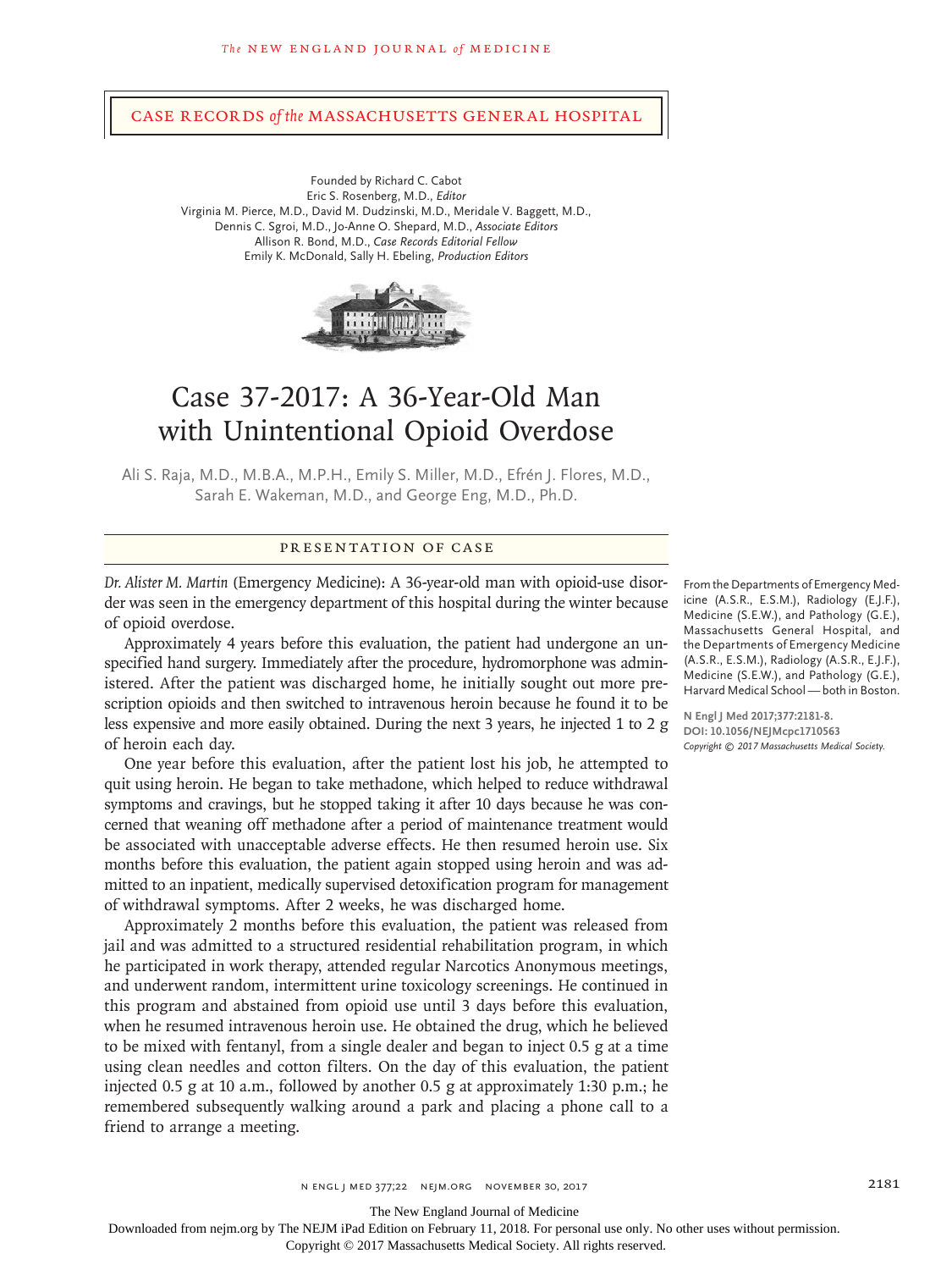At 2:44 p.m. on the day of this evaluation, emergency medical services personnel were dispatched to the park, where the patient was found lying on the ground in a puddle of slush. He was unresponsive. The patient's friend was present and reported that when he had found the patient, he had administered intranasal naloxone and then called for emergency medical assistance. First responders from the fire department had administered a second dose of intranasal naloxone before emergency medical services personnel arrived. On examination, the patient appeared cyanotic, and he had a Glasgow Coma Scale score of 3 (on a scale ranging from 3 to 15, with lower scores indicating lower levels of consciousness). The temperature was 35.6°C, the pulse 88 beats per minute, the blood pressure 122/76 mm Hg, the respiratory rate 4 breaths per minute, and the oxygen saturation 80% while he was breathing ambient air. He had pinpoint pupils and shallow breathing. An oropharyngeal airway was placed, and positivepressure ventilation was initiated with the use of a bag–valve–mask device. The blood glucose level, obtained by fingerstick testing, was 164 mg per deciliter (9.1 mmol per liter; reference range, 70 to 110 mg per deciliter [3.9 to 6.1 mmol per liter]). Several minutes later, the patient woke up, removed the oropharyngeal airway, and was noted to be alert and oriented, with a respiratory rate of 16 breaths per minute. Oxygen was administered through a nasal cannula at a rate of 6 liters per minute, and the patient was transported by ambulance to the emergency department of this hospital.

In the emergency department, the patient reported that the overdose was unintentional, that he had never had an overdose before, that this incident was a "wake-up call," and that he wanted help with managing his opioid addiction. He had been feeling sad after the recent deaths of his mother and grandmother, and he thought that his relapse in opioid use might have been related to these stressors. He had no history of other medical conditions, took no medications, and had no known allergies. He was a high-school graduate and had worked as an electrician before he became unemployed. He was single and had no children. He had smoked a half-pack of cigarettes daily for the past 4 years and had smoked marijuana when he was younger. He did not drink alcohol or use illicit drugs other than heroin. There was no fam-





A portable anteroposterior radiograph of the chest, obtained at the time of presentation to the emergency department, shows cephalization of the pulmonary vasculature and fluid in the minor fissure (arrow), findings consistent with interstitial pulmonary edema. In addition, there are bilateral faint rediculonodular and patchy airspace opacities (arrowheads), findings that suggest superimposed aspiration.

ily history of depression, bipolar disorder, schizophrenia, dementia, or suicide.

On examination, the patient was alert and fully oriented. His clothes were wet. The temperature was 35.9°C, the pulse 84 beats per minute, the blood pressure 115/69 mm Hg, the respiratory rate 16 breaths per minute, and the oxygen saturation 93% while he was breathing oxygen through a nasal cannula at a rate of 6 liters per minute. The pupils were equal, round, and reactive to light. There were scattered focal crackles in the lungs, and the remainder of the examination was normal. The hemoglobin level, hematocrit, white-cell count, differential count, platelet count, and redcell indexes were normal, as were blood levels of electrolytes, the anion gap, and results of renalfunction tests. The blood glucose level was 165 mg per deciliter (9.2 mmol per liter). Venous blood gas measurements, which were obtained while the patient was breathing oxygen through a nasal cannula at a rate of 6 liters per minute, included a pH of 7.29 (reference range, 7.30 to 7.40), a partial pressure of carbon dioxide of 68 mm Hg (reference range, 38 to 50), a partial pressure of oxygen of less

The New England Journal of Medicine

Downloaded from nejm.org by The NEJM iPad Edition on February 11, 2018. For personal use only. No other uses without permission.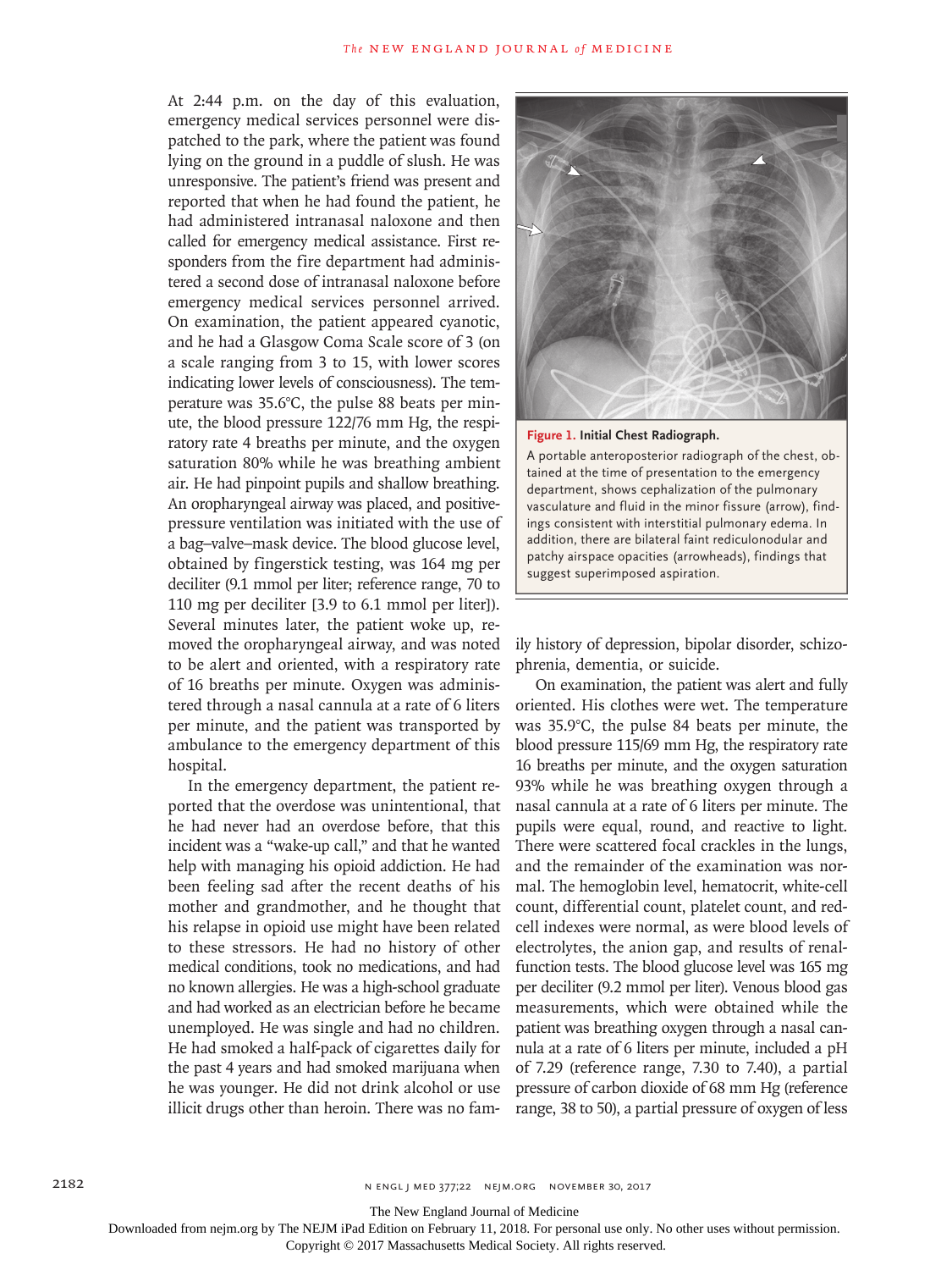than 28 mm Hg (reference range, 35 to 50), a bicarbonate level of 32 mmol per liter (reference range, 24 to 30), and a base excess of 2.6 mmol per liter (reference range, 0 to 3.0). An electrocardiogram showed nonspecific ST-segment and T-wave abnormalities and was otherwise normal.

*Dr. Efrén J. Flores:* A portable anteroposterior radiograph of the chest (Fig. 1) revealed cephalization of the pulmonary vasculature and fluid in the minor fissure, findings consistent with interstitial pulmonary edema. There were also bilateral nodular and patchy airspace opacities, findings that suggested superimposed aspiration.

*Dr. Martin:* A diagnosis and management decisions were made.

## Differential Diagnosis

*Dr. Emily S. Miller:* I am aware of the diagnosis in this case. Although the patient's mental status normalized after treatment with naloxone, he remained hypoxemic and had crackles in the lungs. One plausible cause of these clinical findings is aspiration pneumonitis, which is a chemical burn to the bronchial tree that is caused by inhalation of sterile gastric contents.<sup>1</sup> The patient had recently been unresponsive, with a Glasgow Coma Scale score of 3; during that time, he was unable to protect his airway and was treated with bag– valve–mask ventilation, and he could have aspirated gastric contents. Patients with aspiration pneumonitis typically present with acute dyspnea, crackles, and hypoxemia, although the spectrum of illness ranges from minimal symptoms to lifethreatening acute respiratory distress. In contrast, aspiration pneumonia results from inhalation of infectious oropharyngeal secretions and typically has a more indolent course. Patients with aspiration pneumonia present with fatigue, fever, cough, and dyspnea, symptoms similar to those of community-acquired pneumonia. Community-acquired pneumonia is 10 times more likely to occur in people who use intravenous drugs than in people who do not, presumably because drug injection can result in bacteremia and because the rates of tobacco use and human immunodeficiency virus infection are high among people who use injection drugs.<sup>2</sup> Neither aspiration pneumonia nor community-acquired pneumonia was a likely diagnosis in this patient, because he had no reported illness before the overdose.

The findings on radiography were interpreted to be most consistent with pulmonary edema. Taken together, the clinical presentation and imaging findings suggest that the cause of pulmonary disease in this patient was most likely opioid-induced noncardiogenic pulmonary edema.

Noncardiogenic pulmonary edema occurs most commonly in the acute respiratory distress syndrome, although it may arise in numerous clinical situations.<sup>3</sup> Cardiogenic pulmonary edema results from increased pulmonary capillary pressure, whereas the mechanism of noncardiogenic pulmonary edema is thought to be increased permeability of the pulmonary capillary wall. Cardiogenic and noncardiogenic pulmonary edema are associated with similar presentations and may coexist. Clinicians distinguish them on the basis of clinical history; because this patient had a known opioid overdose and did not have risk factors for an acute coronary syndrome, cardiogenic pulmonary edema is an unlikely diagnosis.

The onset of noncardiogenic pulmonary edema after opioid overdose was first described by Osler,<sup>4</sup> and noncardiogenic pulmonary edema occurs as a complication of opioid overdose in approximately 0.8 to 2.4% of cases. $5$  It is more frequent in males and in people who have been using heroin for weeks to months, rather than months to years.<sup>5,6</sup> Concurrent cocaine or alcohol use is present in approximately half the patients.6 The majority of patients who have noncardiogenic pulmonary edema related to opioid overdose have respiratory symptoms immediately after overdose, but the symptoms may be delayed up to 4 hours.<sup>5</sup> Treatment consists of supportive therapy with supplemental oxygen; mechanical ventilation is required in approximately one third of patients.<sup>7</sup> Symptoms resolve within 24 to 48 hours in the majority of patients.7,8

### Dr. Emily S. Miller's Diagnosis

Opioid-induced noncardiogenic pulmonary edema.

### Pathological Discussion

*Dr. George Eng:* An immunoassay panel that is used to screen for drugs of abuse, including opioids, was performed on a urine sample that had been obtained 16 hours after the patient presented to the emergency department. The immunoassay is

n engl j med 377;22 nejm.org November 30, 2017 2183

The New England Journal of Medicine

Downloaded from nejm.org by The NEJM iPad Edition on February 11, 2018. For personal use only. No other uses without permission.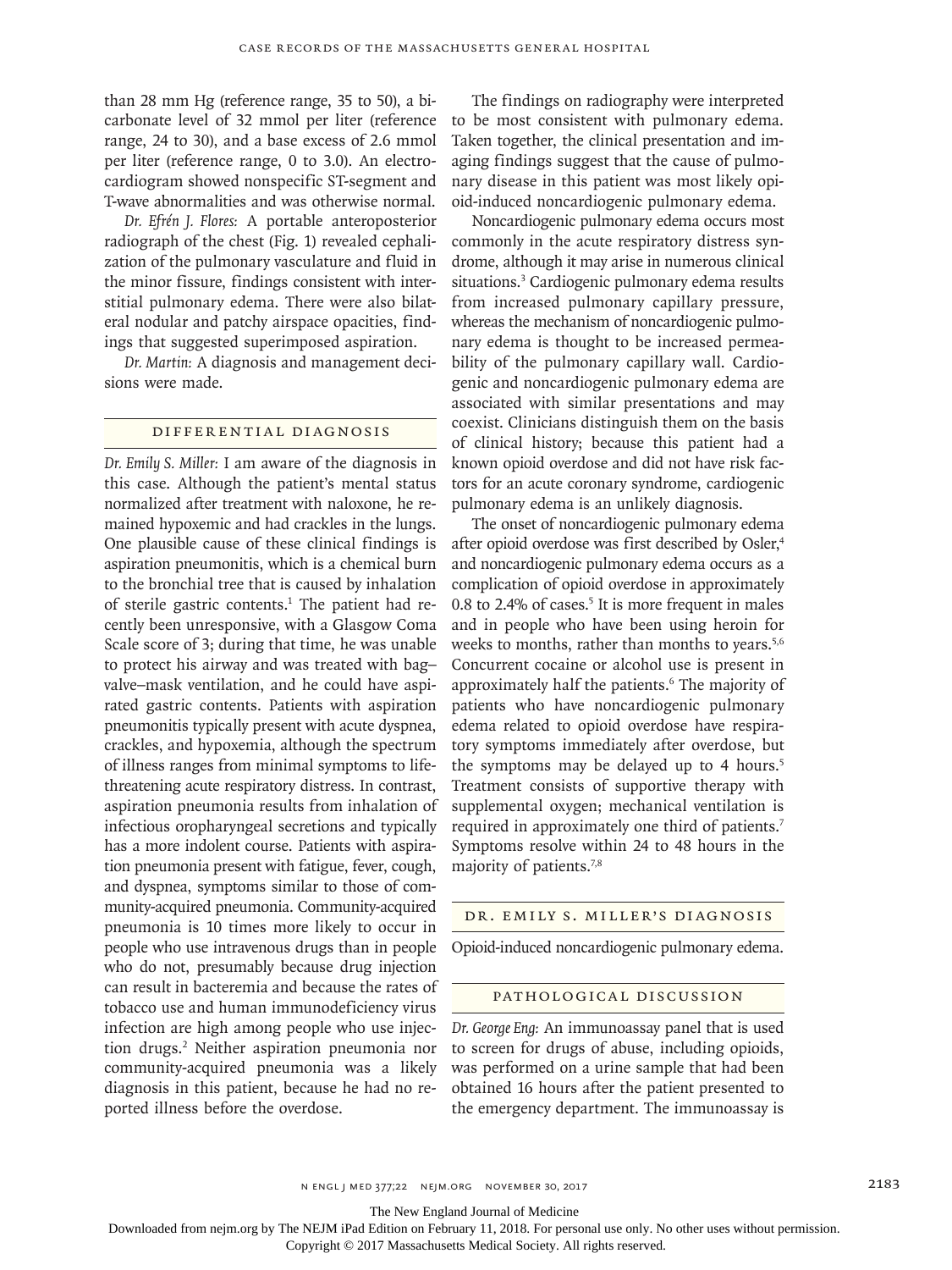performed on urine, as opposed to blood, because drug metabolites can accumulate in the urine, enhancing the sensitivity of the assay. The urine was negative for the drugs of abuse. The urine creatinine level was 177 mg per deciliter, which confirmed that the sample was not adulterated by dilution. A second urine test that can be used to differentiate among types of opiates (thus helping to distinguish between illicit and prescribed opioid use) was negative for buprenorphine, oxycodone, methadone, and 6-monoacetylmorphine.

The metabolite 6-monoacetylmorphine is unique to heroin and has a substantially longer half-life than heroin itself.9 The 16-hour interval between the patient's last opioid injection and the collection of the urine specimen may have contributed to the negative results of the urine drug screen. However, because the assay has a very low limit of detection, 6-monoacetylmorphine would most likely have been detected in the urine sample if the patient had used pure heroin the previous afternoon; its absence suggests that the dose contained a substantial amount of a different opioid.

Fentanyl is a synthetic opioid that has been increasingly used as an additive in heroin. It is markedly more potent than morphine or pure heroin, and it usually accounts for only one thousandth of heroin formulations. Incomplete mixing of such minute quantities can lead to lethal dose variance.10 Fentanyl differs structurally from both morphine and heroin, and the immunoassay that was performed on this patient's urine sample would not detect it. Fentanyl may result in cross-reactivity on an immunoassay for risperidone; the reported rate of such false positive results is 15%.11 Our laboratory tests for fentanyl include liquid chromatography and mass spectrometry of oral fluid, a type of specimen that is less likely than urine to be adulterated. During a visit to this hospital a few months later, testing of an oral fluid specimen from this patient was positive for fentanyl, which most likely represented recent use of the drug.

## Discussion of Management

*Dr. Ali S. Raja:* The rate of death from drug overdose has recently increased markedly in several states. In Massachusetts, the rate increased 35% from 2014 to 2015.<sup>12</sup> The rates of opioid-related emergency department visits and inpatient admissions have also increased.<sup>13,14</sup> In fact, of the 30 states with available data from 2014, Massachusetts had by far the most opioid-related emergency department visits, with 450 visits per 100,000 population. $14$ 

The prevention of opioid overdoses requires a multifaceted approach. This patient's first exposure to opioids most likely occurred 4 years before his overdose, when he received hydromorphone that had been prescribed by a physician for pain management after hand surgery. Primary prevention of opioid-use disorder involves limiting a patient's exposure to prescription opioids, starting with the first encounter. When pain management is being considered, opioid medications should be used only when other methods, such as nonopioid analgesic agents and physical therapy, have failed. Patients for whom opioid prescriptions are considered should be assessed with the use of a prescription-monitoring program. Finally, if opioids are prescribed, a defined treatment plan should be discussed with the patient. Both the dose and the duration of the first opioid prescription should be limited, since the probability of prolonged opioid use increases linearly with the number of days for which the drug is initially supplied.15

Patients who already use opioids should be considered to be at risk for possible overdose, and secondary prevention efforts could be initiated. For example, when patients receive opioids in the emergency department, they could be offered kits that contain naloxone, an opioid antagonist. Patients' friends and family could also be offered kits and training in overdose recognition, so that they can administer naloxone if needed (as in this case). Among patients who already use opioids, there are several risk factors for overdose, including previous overdose, use of opioids without others nearby, concurrent use of sedatives, use of illicit opioids, and recent abstinence from opioids. This patient had used illicit opioids and had recently abstained from opioid use.

This patient's presentation (with a depressed mental status, bradypnea, hypoxemia, and miosis) is typical among patients who present with acute opioid overdose, although concurrent ingestion of stimulants can alter these signs, especially the miosis. When a patient presents with suspected opioid overdose, the airway should be evaluated (and airway support provided, if necessary) and naloxone should be administered. Once the re-

The New England Journal of Medicine

Downloaded from nejm.org by The NEJM iPad Edition on February 11, 2018. For personal use only. No other uses without permission.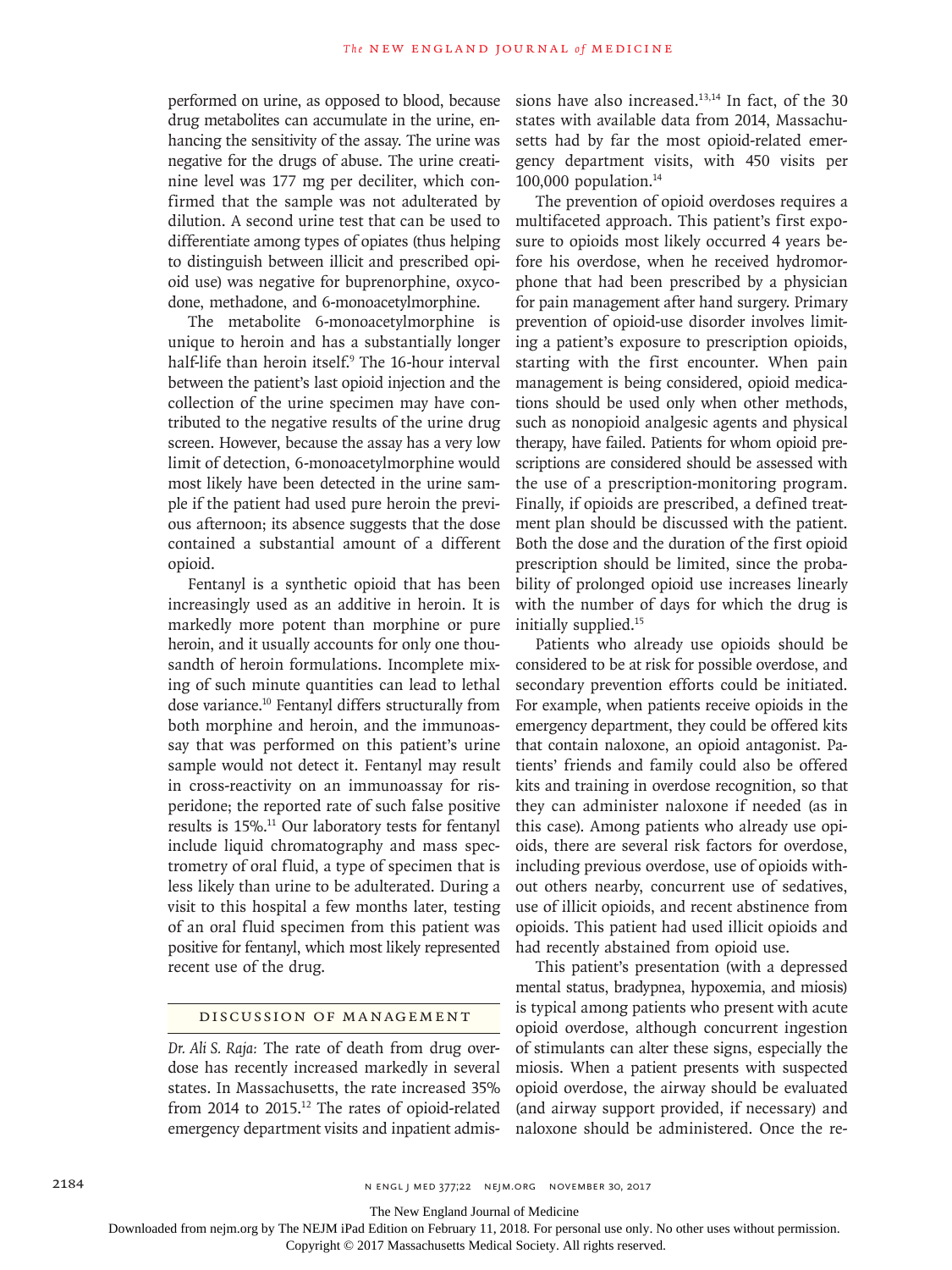spiratory status has been stabilized, a more thorough physical examination can be performed. During the complete examination, the patient should be fully examined, both for the detection of transdermal patches that may hinder resuscitation efforts because of the continued administration of opioids and for the detection of signs of occult trauma that may have initially been missed.

The goal of the administration of naloxone is to restore adequate ventilation, rather than to reverse all the effects of the opioid and potentially precipitate withdrawal. Naloxone can be administered intravenously, intramuscularly, and subcutaneously, but in patients who are in respiratory arrest, naloxone is often administered nasally (perhaps by a trained bystander) at a dose of 2 mg or 4 mg, which can be repeated, if needed. In patients in the emergency department who have bradypnea but do not have respiratory arrest, a lower dose (0.04 to 0.4 mg) may be administered intravenously to increase the respiratory rate and improve ventilation without reversing all the effects of the opioid.

Reversal is only the first step in the management of opioid overdose in the emergency department. In Massachusetts, patients who are resuscitated after an opioid overdose are offered an evaluation for substance-use disorder before discharge, with the goal of helping them to connect with inpatient and outpatient resources for longterm treatment of addiction.

*Dr. Virginia M. Pierce* (Pathology): Dr. Kunzler, would you tell us what happened with this patient in the emergency department and during his hospitalization?

*Dr. Nathan M. Kunzler* (Emergency Medicine): Furosemide was administered, after which the requirement for supplemental oxygen decreased but persisted. The patient was admitted to the hospital; by the next morning, the abnormal findings in the lungs had resolved.

*Dr. Flores:* Posteroanterior and lateral radiographs of the chest showed evidence of resolution of the pulmonary edema (Fig. 2). Scattered nodular opacities persisted, and these findings aroused concern about aspiration pneumonia.

*Dr. Kunzler:* The patient had a single elevated temperature (38.4°C) while he was in the emergency department, but the fever did not persist and the hypoxemia and crackles resolved. Pneumonia was thought to be unlikely, and antibiotic



**Figure 2. Follow-up Chest Radiographs.**

Posteroanterior and lateral radiographs of the chest (Panels A and B, respectively), obtained 20 hours after presentation, show evidence of resolution of the pulmonary edema. Scattered nodular opacities continue to be present (arrowhead), and these findings arouse concern about aspiration pneumonia.

agents were not administered. Treatment with buprenorphine was initiated during the hospitalization, and a follow-up appointment was arranged at a transitional clinic that focused on addiction

n engl j med 377;22 nejm.org November 30, 2017 2185

The New England Journal of Medicine

Downloaded from nejm.org by The NEJM iPad Edition on February 11, 2018. For personal use only. No other uses without permission.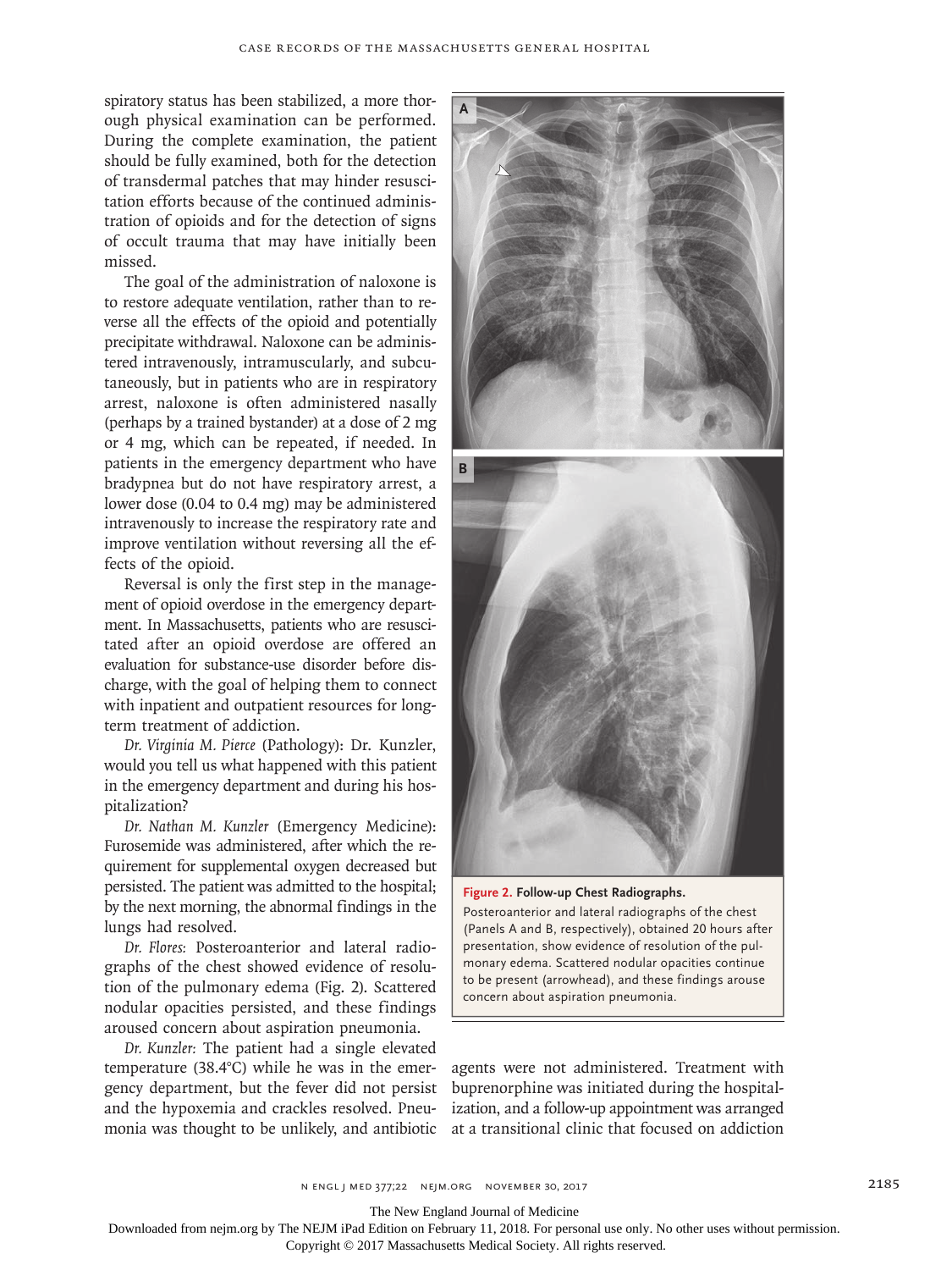treatment for patients without community-based providers. A blood test for antibodies to hepatitis C virus was positive; the result of an assay for hepatitis C viral load, which was pending at the time of the patient's discharge, was 1,120,000 IU per milliliter of plasma.

*Dr. Sarah E. Wakeman:* This patient's history represents a common narrative in the ongoing crisis of deaths related to opioid overdose. Opioid-use disorder can develop after medical or, more commonly, nonmedical exposure to prescription opioids during a vulnerable period. Patients with opioid-use disorder who do not have access to prescription opioids or to addiction treatment can then transition to using heroin or illicit fentanyl.16 This patient described the beneficial effect of opioid-agonist therapy with methadone. However, he stopped treatment prematurely and began a common cycle of inpatient detoxification, residential treatment, and incarceration, followed by overdose. Each step highlights a missed opportunity for the health care system to intervene: screening and counseling could have been provided when opioids were initially prescribed, immediate access to effective treatment could have been ensured after opioid-use disorder developed, and addiction treatment and harm-reduction services could have been integrated with the medical treatments.

Physicians receive little training in addiction medicine, and therefore, the majority of physicians feel unprepared to care for patients with addiction or even to discuss treatment options with them.<sup>17</sup> As a result, patients are expected to navigate a fragmented treatment system on their own or are referred for detoxification, an intervention that is not effective in helping patients avoid opioid use.18-20 Evidence shows that inpatient detoxification programs are of limited value and the most effective approach is long-term opioid-agonist therapy with methadone or buprenorphine, which increases treatment retention and reduces ongoing opioid use, health care costs, and mortality.21-25

Medications for addiction treatment have traditionally been hard to access, in part because of requirements such as mandatory counseling. When barriers are lowered and such medications become available to the sickest and most marginalized patient populations, treatment initiation and retention increases. Initiation of addiction treatment with buprenorphine or methadone in the

general hospital or emergency department is a strategy that results in higher rates of treatment retention than do detoxification programs or referrals to community treatment.22-24 Although psychosocial services should be made available to all patients, medication alone effectively reduces ongoing opioid use.25-27

Unfortunately, access to opioid-agonist therapy remains limited. Only 1% of specialists in emergency medicine have waivers that allow them to prescribe buprenorphine, and half the counties in the United States do not have a single specialist who can prescribe buprenorphine.<sup>28</sup> Furthermore, pharmacotherapy is part of the treatment plan for relatively few patients, even among those who are admitted to addiction-treatment programs for the use of heroin and other opioids. $29,30$ 

Why do so few patients receive opioid-agonist therapy? A main barrier to expanding the use of opioid-agonist therapy is stigma perpetuated by the widely held misperception that these medications "replace one addiction with another."31 Despite the vast amount of data supporting the use of opioid-agonist therapy, physicians are not immune to this stigma. The prevailing societal view that people with addiction have "brought upon themselves the suffering they deserve" may also affect physicians and contribute to the low frequency of offering buprenorphine treatment.<sup>29</sup>

In this case, stigma could have driven the patient's initial decision to stop methadone prematurely. However, his incarceration may have also played a role. Qualitative studies that included people who had been incarcerated showed that fear of forced withdrawal led them to opt against opioid-agonist therapy.32 In addition, the standard practice of forced withdrawal of opioid-agonist therapy at the time of incarceration results in lower treatment retention in the community after release.<sup>33</sup>

This case comes at a time when the approach to addiction in this country is peculiar. On one hand, there are calls for a public health approach to the crisis of opioid-related deaths. Some hospitals have embraced new models of care, in which they offer addiction consultation and initiate opioid-agonist therapy during hospitalization.34 On the other hand, people are still being incarcerated for drug-related charges, including positive toxicology screenings that violate terms of probation.35 Advances in treatment integration are

The New England Journal of Medicine

Downloaded from nejm.org by The NEJM iPad Edition on February 11, 2018. For personal use only. No other uses without permission.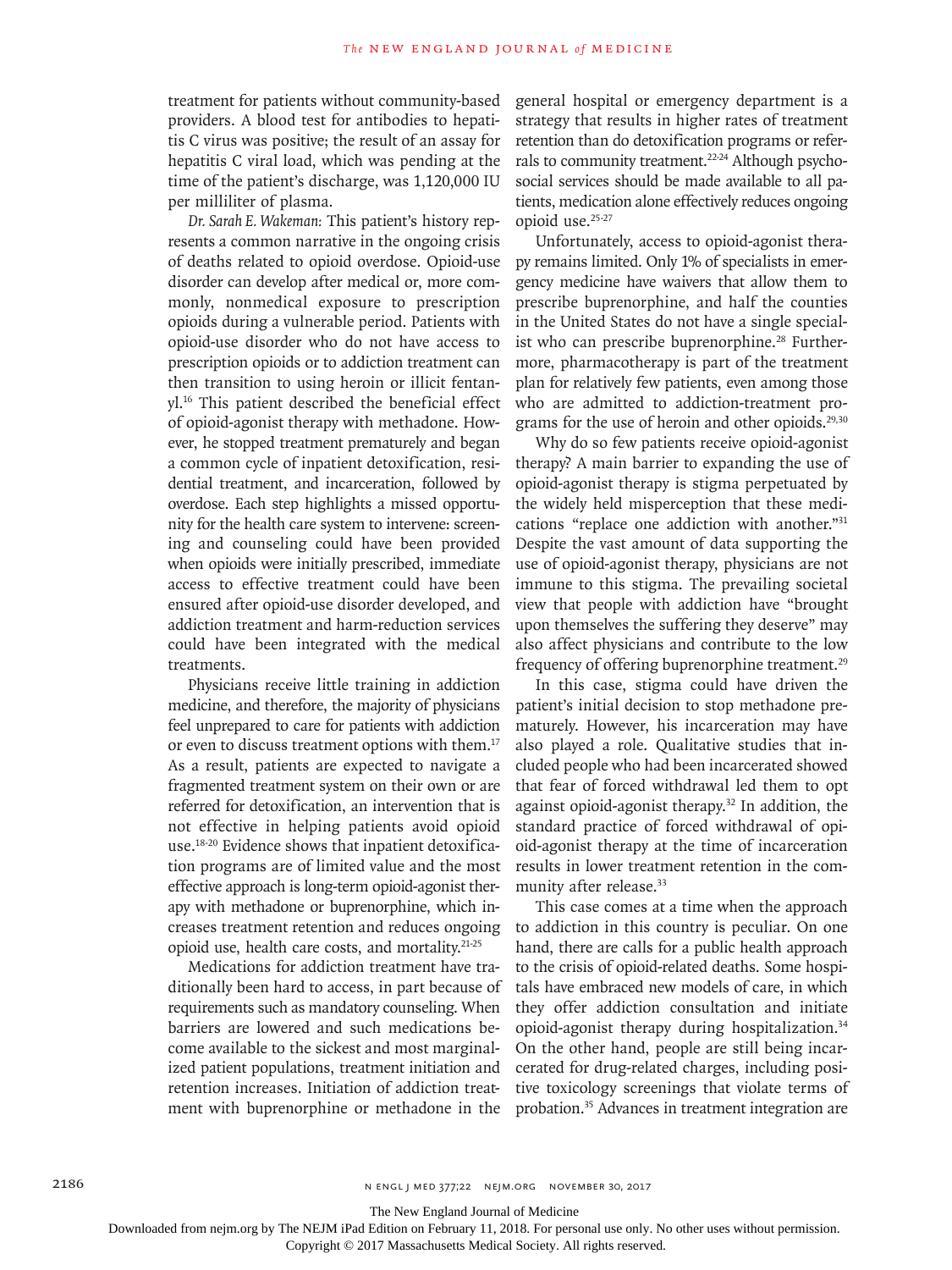laudable, but they fall short when people can still be arrested and forcibly withdrawn from effective treatment, which may have happened in this case.

*Dr. Pierce:* Dr. Kunzler, what happened with this patient after discharge from the hospital?

*Dr. Kunzler:* Unfortunately, the patient missed his appointment at the addiction care clinic. He instead tapered the dose of buprenorphine himself and then resumed using heroin when he was unable to obtain buprenorphine on the street. He returned to the emergency department of this hospital a month and a half after discharge because of symptoms of opioid withdrawal; clonidine was administered. A new appointment was scheduled at the addiction care clinic, but the patient missed it. He was subsequently incarcerated and lost to follow-up.

Seven months after discharge, the patient returned to this hospital to establish care with a primary care physician. He reported that he had recently participated in inpatient and outpatient addiction care programs at another hospital and that he had abstained from heroin use for 6 months. In addition to ongoing treatment of his opioid-use disorder, his care plan includes referral to a specialist for treatment of hepatitis C virus infection.

#### Final Diagnoses

Unintentional opioid overdose, possibly from heroin mixed with fentanyl.

Opioid-induced noncardiogenic pulmonary edema.

This case was presented at Emergency Medicine Grand Rounds. No potential conflict of interest relevant to this article was reported.

Disclosure forms provided by the authors are available with the full text of this article at NEJM.org.

We thank Dr. James Flood for his assistance with interpretation of the toxicology studies.

#### **References**

**1.** Marik PE. Aspiration pneumonitis and aspiration pneumonia. N Engl J Med 2001;344:665-71.

**2.** Hind CR. Pulmonary complications of intravenous drug misuse. 2. Infective and HIV related complications. Thorax 1990;45:957-61.

**3.** Sedý J, Zicha J, Kunes J, Jendelová P, Syková E. Mechanisms of neurogenic pulmonary edema development. Physiol Res 2008;57:499-506.

**4.** Osler W. Oedema of the left lung morphia poisoning: Montreal General Hospital Reports Clinical and Pathological. Montreal: Dawson Bros., 1880:291.

**5.** Sporer KA. Acute heroin overdose. Ann Intern Med 1999;130:584-90.

**6.** Sterrett C, Brownfield J, Korn CS, Hollinger M, Henderson SO. Patterns of presentation in heroin overdose resulting in pulmonary edema. Am J Emerg Med 2003;21:32-4.

**7.** Sporer KA, Dorn E. Heroin-related noncardiogenic pulmonary edema : a case series. Chest 2001;120:1628-32.

**8.** Mell HK, Sztajnkrycer MD. Clinical images in medical toxicology: heroin overdose with non-cardiogenic pulmonary edema. Clin Toxicol (Phila) 2006;44: 399.

**9.** Substance Abuse and Mental Health Services Administration. Mandatory guidelines for federal workplace drug testing programs. Federal Register. May 15, 2015 (https://www.federalregister.gov/ documents/2015/05/15/2015-11524/ mandatory-guidelines-for-federal -workplace-drug-testing-programs).

**10.** Department of Justice, Drug Enforcement Administration. 2016 National drug threat assessment summary. November 2016 (https://www.dea.gov/resource-center/ 2016%20NDTA%20Summary.pdf).

**11.** Wang BT, Colby JM, Wu AH, Lynch KL. Cross-reactivity of acetylfentanyl and risperidone with a fentanyl immunoassay. J Anal Toxicol 2014;38:672-5.

**12.** Opioid overdose: drug overdose death data. Atlanta: Centers for Disease Control and Prevention, 2016 (https://www .cdc.gov/drugoverdose/data/statedeaths .html).

**13.** Data brief: opioid-related overdose deaths among Massachusetts residents. Boston: Massachusetts Department of Public Health, May 2017 (http://www .mass.gov/eohhs/docs/dph/stop-addiction/ current-statistics/data-brief-overdose -deaths-may-2017.pdf).

**14.** Opioid-related inpatient stays and emergency department visits by state, 2009-2014. Rockville, MD: Healthcare Cost and Utilization Project, January 2017 (https://www.hcup-us.ahrq.gov/reports/ statbriefs/sb219-Opioid-Hospital-Stays -ED-Visits-by-State.jsp).

**15.** Shah A, Hayes CJ, Martin BC. Characteristics of initial prescription episodes and likelihood of long-term opioid use — United States, 2006–2015. MMWR Morb Mortal Wkly Rep 2017;66:265-9.

**16.** Cicero TJ, Ellis MS, Harney J. Shifting patterns of prescription opioid and heroin abuse in the United States. N Engl J Med 2015;373:1789-90.

**17.** Wakeman SE, Pham-Kanter G, Do-

nelan K. Attitudes, practices, and preparedness to care for patients with substance use disorder: results from a survey of general internists. Subst Abus 2016;37: 635-41.

**18.** Day E, Strang J. Outpatient versus inpatient opioid detoxification: a randomized controlled trial. J Subst Abuse Treat 2011;40:56-66.

**19.** Chutuape MA, Jasinski DR, Fingerhood MI, Stitzer ML. One-, three-, and six-month outcomes after brief inpatient opioid detoxification. Am J Drug Alcohol Abuse 2001;27:19-44.

**20.** Nosyk B, Li L, Evans E, et al. Utilization and outcomes of detoxification and maintenance treatment for opioid dependence in publicly-funded facilities in California, USA: 1991-2012. Drug Alcohol Depend 2014;143:149-57.

**21.** Kakko J, Svanborg KD, Kreek MJ, Heilig M. 1-Yr retention and social function after buprenorphine-assisted relapse prevention treatment for heroin dependence in Sweden: a randomised, placebo-controlled trial. Lancet 2003;361:662-8.

**22.** D'Onofrio G, O'Connor PG, Pantalon MV, et al. Emergency department-initiated buprenorphine/naloxone treatment for opioid dependence: a randomized clinical trial. JAMA 2015;313:1636-44.

**23.** Liebschutz JM, Crooks D, Herman D, et al. Buprenorphine treatment for hospitalized, opioid-dependent patients: a randomized clinical trial. JAMA Intern Med 2014;174:1369-76.

**24.** Shanahan CW, Beers D, Alford DP, Brigandi E, Samet JH. A transitional opi-

n engl j med 377;22 nejm.org November 30, 2017 2187

The New England Journal of Medicine

Downloaded from nejm.org by The NEJM iPad Edition on February 11, 2018. For personal use only. No other uses without permission.